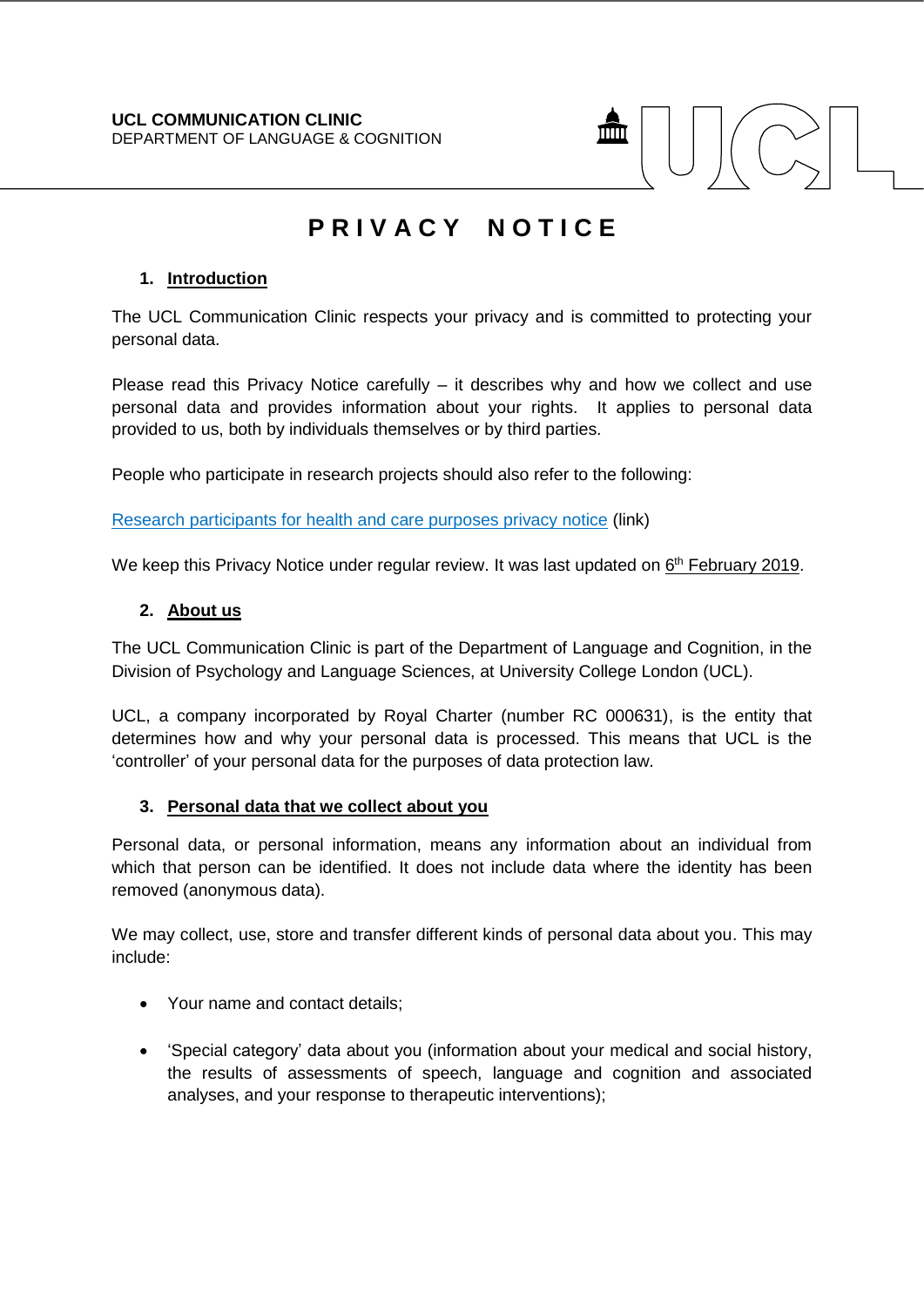The names and other details about third parties who are involved in the issues we are helping you with, and their reports (family members and other carers, other professionals such as speech and language therapists and GPs).

## **4. How we use your personal data**

We will only use your personal data when the law allows us to. Most commonly, we will use your personal data in the following circumstances:

- To register you as a service user and to manage our relationship with you;
- To provide speech and language therapy. This necessarily includes special categories of personal data. A professional requirement for speech and language therapists is to maintain appropriate clinical records.

Processing is based on your consent which is implicit in accepting an invitation to attending speech and language therapy sessions. You have the right to withdraw your consent at any time by contacting us using the details set out below. Please note that this will not affect the lawfulness of processing based on consent before its withdrawal. Withdrawing consent will terminate the provision of speech and language therapy sessions in the clinic. There is also an implied withdrawal of consent if you cease to attend sessions that you are offered in the clinic.

We may also use anonymised data, meaning data from which you cannot be identified, for the purposes of service evaluation and promotion (such as published reports, journals and at conferences).

You may be asked, or you can ask, to join the Research Volunteer Register. Explicit consent to this will allow us to share your personal data with UCL researchers, allowing them to contact you directly with information about suitable projects. These projects are the responsibility of their principal researchers and each will have its own consent and information governance procedures which you will be told about. The Research Volunteer Register also stores and shares between projects special categories of personal data relating to your acquired communication difficulties and the outcomes of assessments of speech, language and cognition.

## **5. Who we share your personal data with**

Your personal data will be collected and processed by staff and students at UCL. Access to your personal information is limited to people who have a legitimate need to see it for the purpose of carrying out their work and research at UCL. We may have to share your personal data with the parties set out below for the purposes outlined in section 4. Referral to third party organisations will be made with your consent and will be processed according to their information governance policies

- Other speech and language therapy services
- Other health and social care services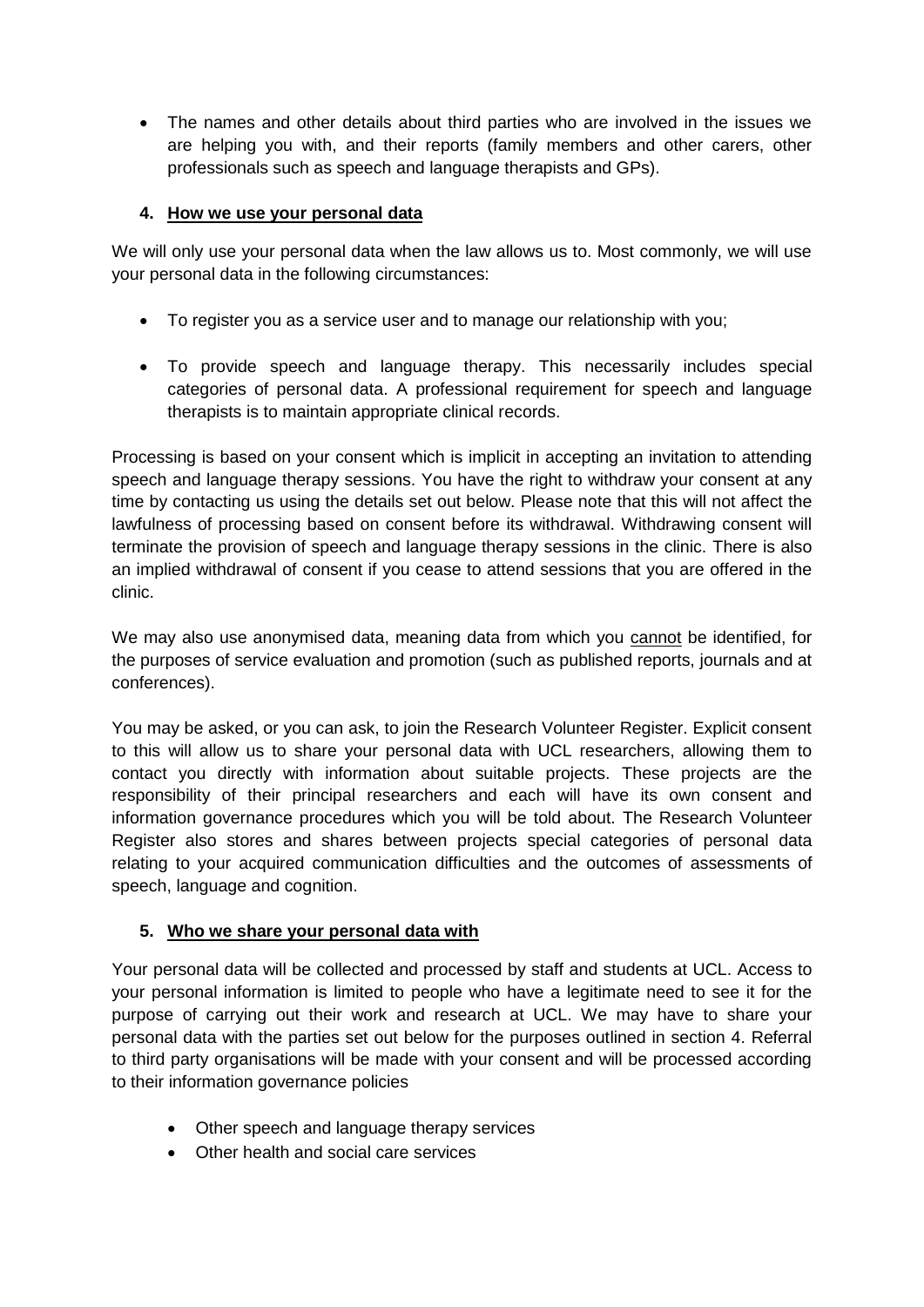Voluntary or community-based organisations that provide services relevant to your acquired communication difficulties

# **6. Lawful basis for processing**

Data Protection Legislation requires that we meet certain conditions before we are allowed to use your data in the manner described in this notice, including having a "lawful basis" for the processing. The basis for processing will be as follows:

- Consent. You have given clear consent for us to process your personal data. Processing is necessary for the provision of healthcare or treatment, in the form of speech and language therapy interventions, or the management of health care systems and services
- Public task. The data processing is necessary for us to carry out UCL's core purposes of education and research. As a university we use personal data to conduct research to improve health, care and services.

These bases also meet the requirements of the Data Protection Act 2018 Schedule 1 Part 1 for health or social care purposes (2-2d,f) and research (4), and Part 2 for the provision of support for individuals with a particular disability or medical condition (16-1, 2, 3, 4, 5, 6).

## **7. International transfers**

We do not transfer your personal data outside the European Economic Area (**EEA**).

## **8. Information security**

We have put in place appropriate security measures to prevent your personal data from being accidentally lost, used or accessed in an unauthorised way, altered or disclosed. We have established procedures to deal with any suspected personal data breach and will notify you and any applicable regulator of a breach where we are legally required to do so.

## **9. Data retention**

We will retain your personal data in the form of paper and electronic casenotes for 8 years following discharge from the UCL Communication Clinic.

## **10. Your rights**

Under certain circumstances, you may have the following rights under data protection legislation in relation to your personal data:

- Right to request access to your personal data;
- Right to request correction of your personal data;
- Right to request erasure of your personal data;
- Right to object to processing of your personal data;